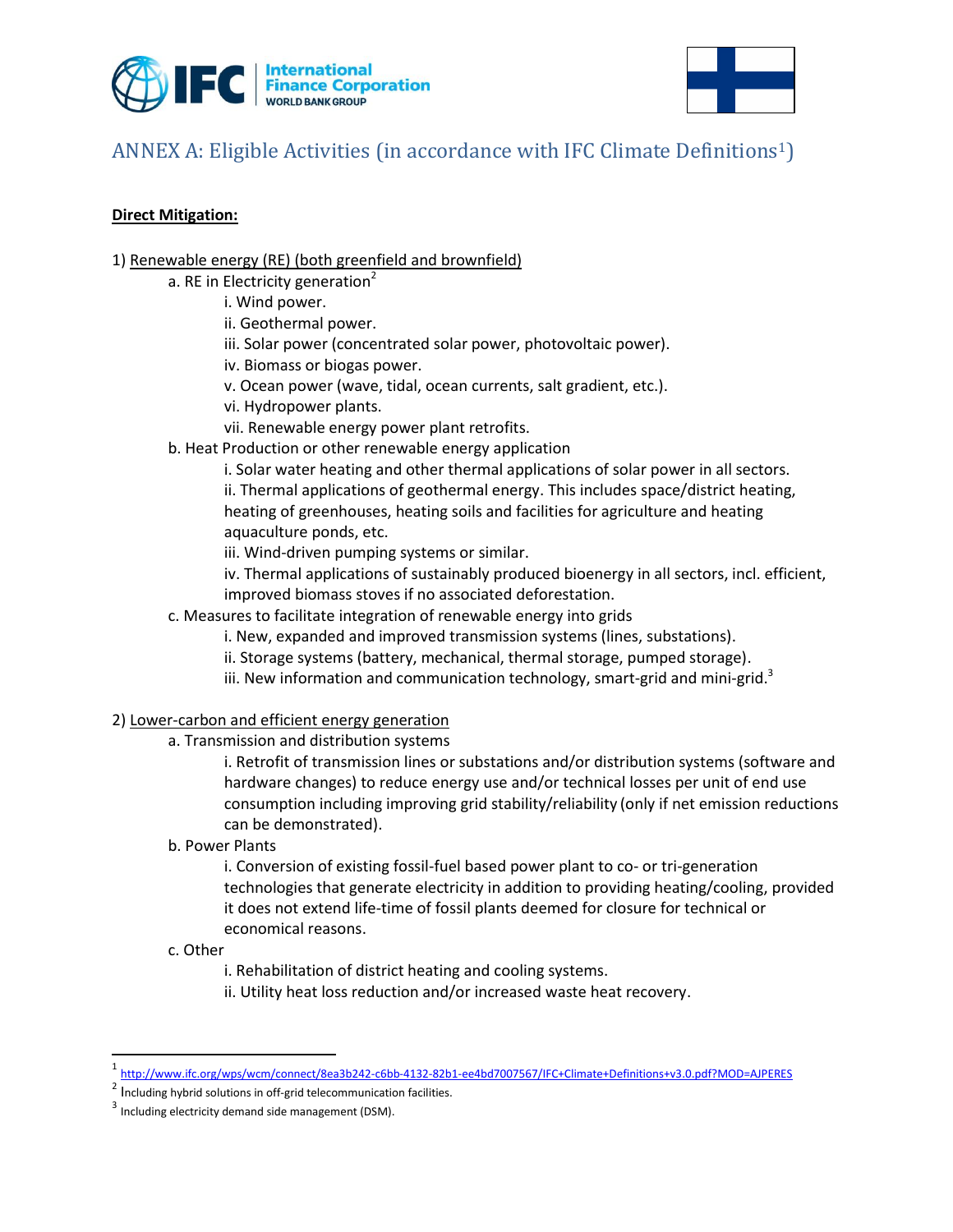3) Energy efficiency (EE)

a. Energy efficiency improvements in existing industrial, commercial (including warehouses), public and residential buildings

i. Energy-efficiency improvement in lighting, appliances and equipment.

ii. Substitution of existing heating/cooling systems for buildings by co- or tri-generation plants that generate electricity in addition to providing heating/cooling.

iii. Retrofit of existing buildings: Architectural or building changes that enable reduction of energy consumption.

b. Energy efficiency improvements in the utility sector and public services

i. Energy-efficiency improvement in utilities and public services through the installation of more efficient lighting or equipment.

ii. Reduction of losses in utility water.

iii. Utility natural gas loss reduction.

iv. Utility auxiliary electricity consumption reduction.

c. Energy efficiency in new commercial, public and residential buildings

i. Green Buildings.

ii. Use of highly efficient architectural designs, energy efficient appliances and equipment, and building techniques that reduce building energy consumption, exceeding available standards and complying with high energy efficiency certification or rating schemes.

d. Energy efficiency in industry<sup>4</sup>

i. Industrial energy-efficiency improvements in existing facilities through the installation of more efficient equipment, changes in processes, reduction of heat losses and/or increased waste heat recovery.

ii. Installation, in existing facilities, of co- or tri-generation equipment.

iii. Implementation of greenfield manufacturing facilities that exceed global energy-use standards.

iv. More efficient facility replacement of an older facility (old facility retired).

#### 4) Agriculture, forestry and land-use

 $\overline{\phantom{a}}$ 

a. Activities that contribute to Climate Smart Agriculture

i. Reduction in energy use in traction (e.g. efficient tillage), and other agricultural processes.

ii. Reduction in water consumption (efficient irrigation), laser soil leveling, switch to less water intensive crops, water harvest and storage facilities.

iii. Agricultural projects that improve existing carbon pools (rangeland management, collection and use of bagasse, rice husks, or other agricultural waste, reduced tillage techniques that increase carbon contents of soil, rehabilitation of degraded lands, peatland restoration, etc.).

iv. Reduction of non CO2 GHG emissions from agricultural practices (e.g. paddy rice production, reduction in fertilizer use).

v. Livestock and aquaculture projects that reduce methane or other GHG emissions (e.g. improved animal health, animal husbandry, manure management with biodigesters,

<sup>&</sup>lt;sup>4</sup> Provided there is a clear additionality in terms of energy saving, it cannot be considered regular maintenance of process equipment, and does not pose a risk of locking into unsustainable practices.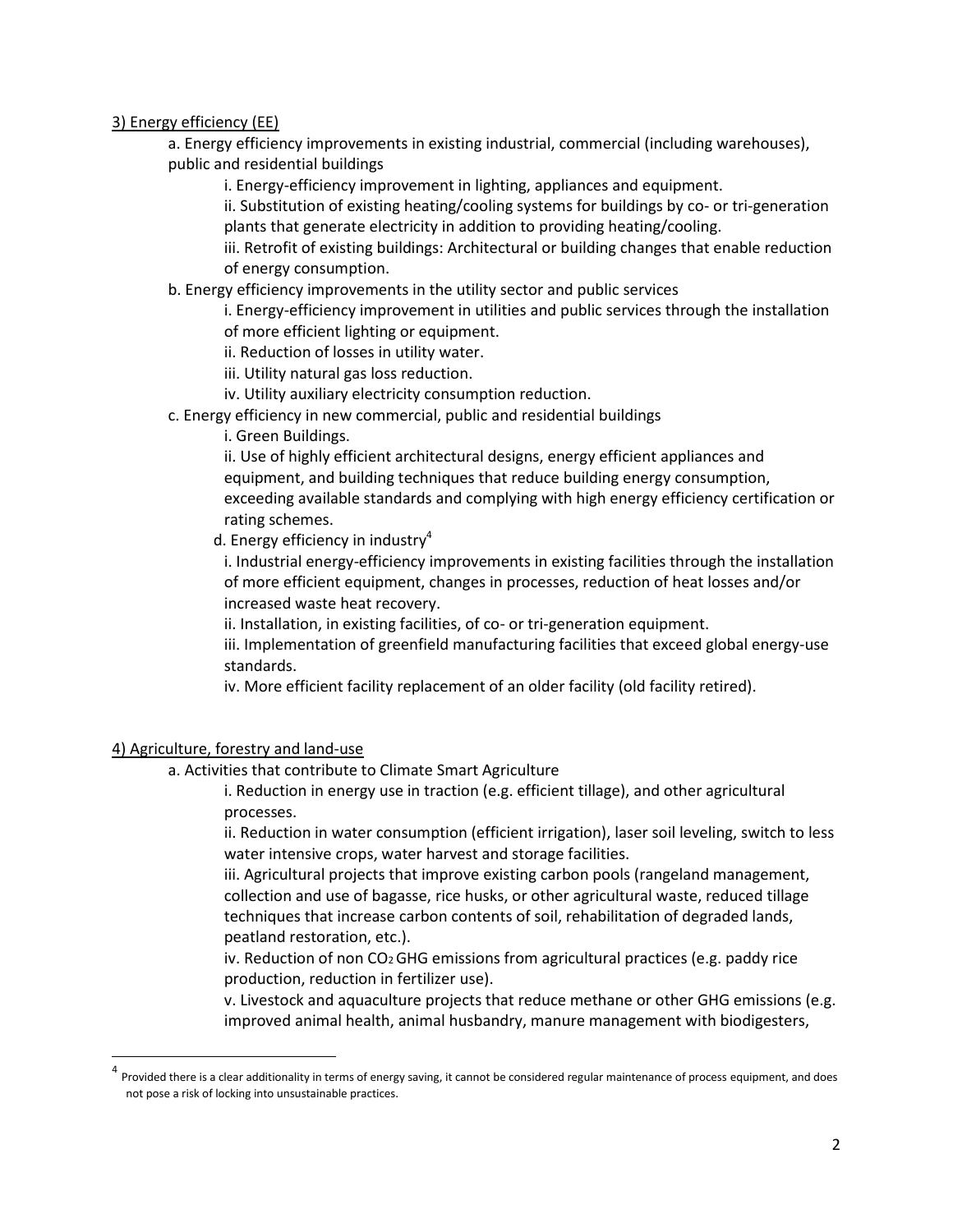improved nutrition, increased productivity GHG emissions per unit of animal product, etc.).

## b. Afforestation and reforestation, and biosphere conservation

i. Afforestation (plantations) on non-forested land.

ii. Reforestation on previously forested land.

iii. Sustainable forest management activities that increase carbon stocks or reduce the impact of forestry activities.

iv. Reduced emissions from deforestation and forest degradation (REDD+).

v. Biosphere conservation projects (including payments for ecosystem services)

targeting reducing emissions from the deforestation or degradation of ecosystems.

#### 5) Waste and wastewater

a. Waste and wastewater

i. Treatment of wastewater if not a compliance requirement (e.g. performance standard or safeguard) as part of a larger project that reduces methane emissions.

ii. Waste management projects that capture or combust methane emissions.

iii. Waste to energy projects.

iv. Waste collection, recycling and management projects that recover or reuse materials and waste as inputs into new products or as a resource (only if net emission reductions can be demonstrated)<sup>5</sup>.

#### 6) Transport

a. Urban transport modal change

- i. Urban mass transit.
- ii. Non-motorized transport (bicycles and pedestrian mobility).
- b. Transport-oriented urban development

i. Integration of transport and urban development planning (dense development, multiple land-use, walking communities, transit connectivity, etc.), leading to a reduction in the use of passenger cars.

ii. Transport demand management measures dedicated to reduce GHG emissions (e.g., speed limits, high-occupancy vehicle lanes, congestion charging/road pricing, parking management, restriction or auctioning of license plates, car-free city areas, lowemission zones).

c. Inter-urban transport

i. Railway transport ensuring a modal shift of freight and/or passenger transport from road to rail (improvement of existing lines or construction of new lines).

ii. Waterways transport ensuring a modal shift of freight and/or passenger transport from road to waterways (improvement of existing infrastructure or construction of new infrastructure).

### **Indirect Mitigation:**

1) Climate-Related Products, **provided these products are used only for climate-friendly applications and feature superior quality and efficiency compared to market standards**:

 $\overline{\phantom{a}}$ 

<sup>&</sup>lt;sup>5</sup> Including circular economy